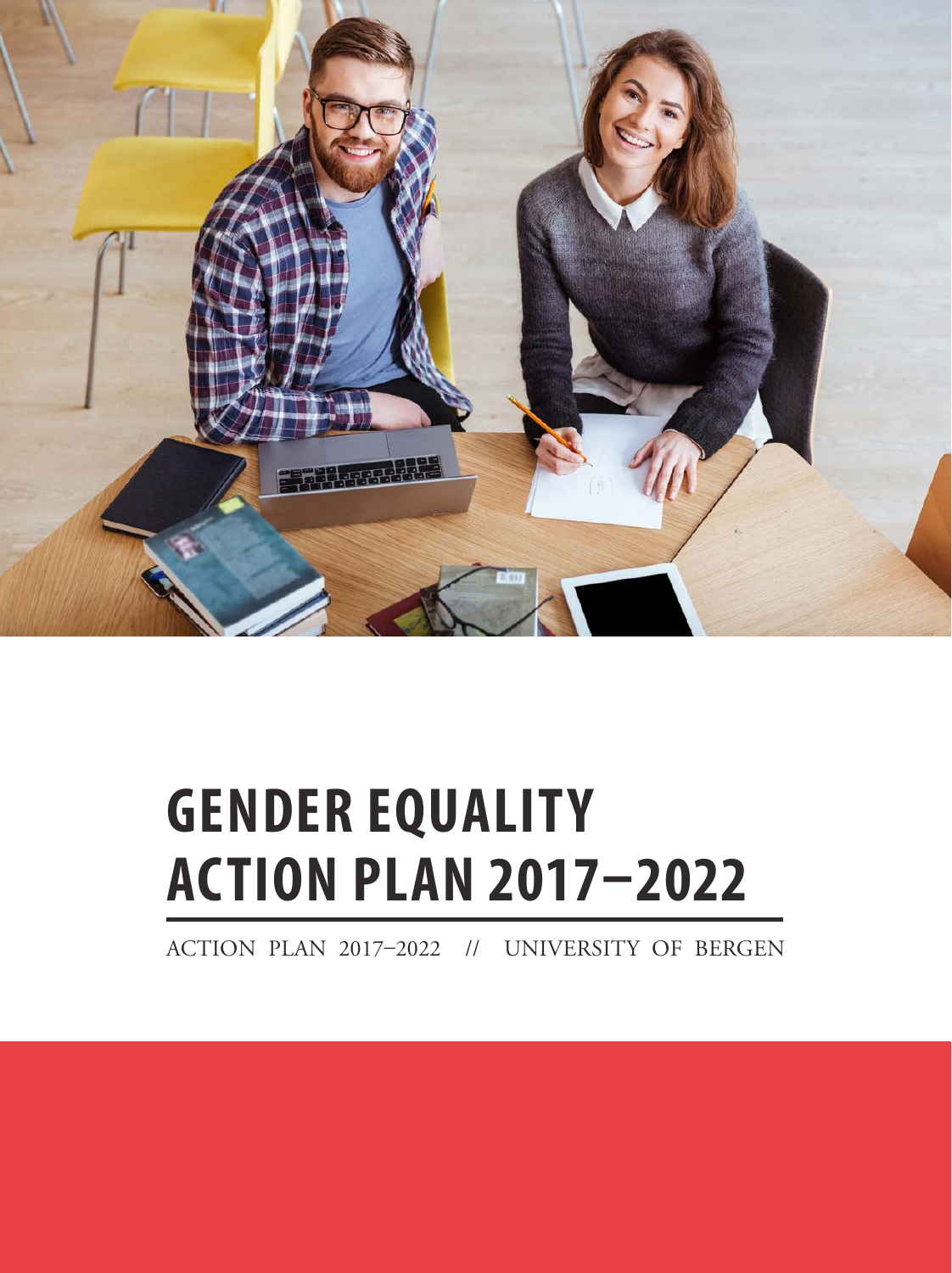# **GENDER EQUALITY ACTION PLAN**

The work on equality undertaken at the University of Bergen (UiB) is designed to promote equality and combat discrimination among the University's employees and students, regardless of their gender, ethnicity, national origin, language, religion and beliefs, functional abilities, sexual orientation, gender identity and age.

Although different types of discrimination have some common characteristics, there are many situations where it can be appropriate to separate out gender equality as a priority area. Even though much has been achieved, the UiB still faces many equality challenges. One key challenge concerns the lack of gender balance – in top scientific positions, among administrative personnel and among students engaged in professional studies. The UiB still has only a few female professors and women are under-represented in academic management positions and in strategic priority areas. The gender balance is also uneven in technical and administrative positions. Female students are now in the majority on most study programmes. Male students are under-represented in many professional studies, particularly medicine, psychology and dentistry.

Equality is not just a matter of gender balance, but also one of equal opportunities and the fair distribution of resources. The achievement of equality between the genders requires having a long-term, genuine desire to bring about change. Many parties are involved in allocating resources and making appointments, and there are many considerations which need to be taken into account. When we are involved in our everyday work it is easy to quickly lose sight of equality considerations unless targets have been expressed and clearly incorporated and responsibilities have been clearly allocated.

This plan addresses the most important challenges involved in the UiB's gender equality work during the forthcoming years. These challenges are explained in greater detail in the Equality Action Plan – Policy Document. This plan also needs to be seen in connection with those plans which deal with diversity and inclusion, the working environment, the learning environment, internationalisation and universal design.

#### Supporting documents:

*Equality Action Plan – Policy Document [Equality Statistics](http://www.uib.no/hr/75383/likestillingsstatistikk-uib) [uib.no/balanse](http://www.uib.no/balanse) [The UiB's Equality Committee](http://www.uib.no/hr/74979/likestillingskomiteen-ved-uib)*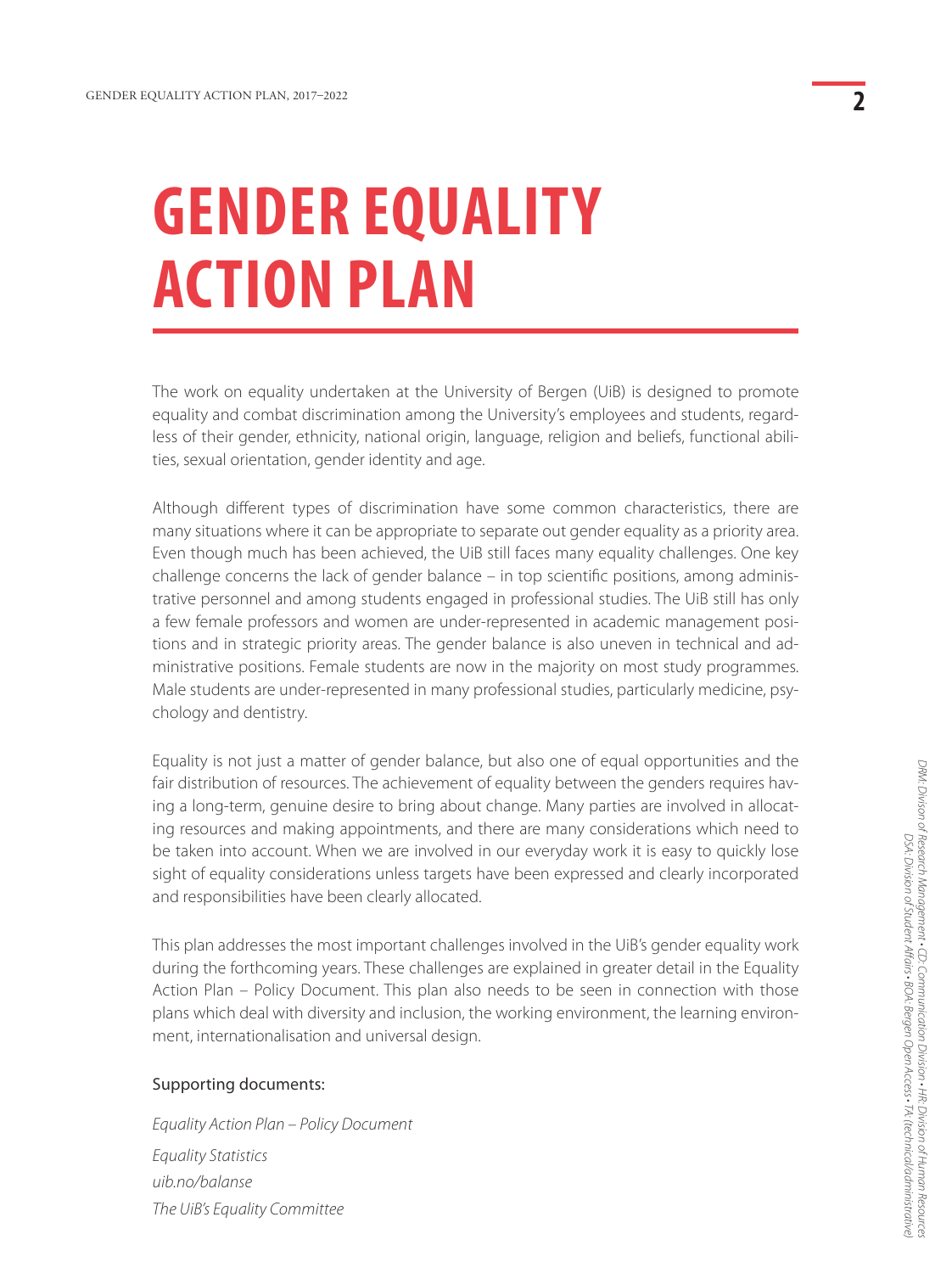## **A. PRIORITY AREA: GENDER BALANCE AND EQUALITY IN RESEARCH**

| <b>SUB GOAL</b>                                                                                                        | <b>MAIN ACTIVITIES</b>                                                                                                                                                                                                                                                                                                                                                                         | <b>RESPONSIBLE</b>                                                                         |
|------------------------------------------------------------------------------------------------------------------------|------------------------------------------------------------------------------------------------------------------------------------------------------------------------------------------------------------------------------------------------------------------------------------------------------------------------------------------------------------------------------------------------|--------------------------------------------------------------------------------------------|
| <b>SUB GOAL 1: Higher percentage of</b><br>women in professorial positions                                             | Faculty objective figures for percentage of women in scientific positions.<br>Advertise permanent scientific positions at associate professor level.<br>Pave the way for calling on women to apply for professorships in academic units which are Academic units and<br>particularly dominated by men.<br>Half the qualifying period for research sabbaticals for female associate professors. | The University Board<br>The faculties<br>The University Board/<br>the faculties            |
| <b>SUB GOAL 2: Higher percentage of</b><br>women in academic management<br>positions                                   | Starter packs for externally recruited female departmental managers and deans, and<br>permanent positions when fixed term contracts end.<br>Research funds for female departmental managers and deans.<br>Support for female professors applying for Centre measures and major projects.                                                                                                       | The Universtity Director<br>and the faculties<br>The U. Director, DRM<br>and the faculties |
| <b>SUB GOAL 3: Greater equality</b><br>perspective on the distribution of<br>research resources                        | Priority shall be placed on women when allocating strategic research resources.<br>Draw up annual equality accounts.                                                                                                                                                                                                                                                                           | The University Board<br>and the faculties.                                                 |
| <b>SUB GOAL 4: More rapid career</b><br>development for women in research                                              | Starter packs for women being appointed in permanent scientific positions.<br>Equality funds for women in associate professor positions.<br>Other career promotion measures.                                                                                                                                                                                                                   | The University Director<br>and deans                                                       |
| <b>SUB GOAL 5: Greater equality</b><br>perspective on the use of adjunct<br>professor/associate professor<br>positions | Faculty objective figures for gender balance in adjunct professor/associate professor<br>positions.<br>Partial funding of adjunct professor/associate professor positions for research in units with<br>gender imbalance.                                                                                                                                                                      | The University Board<br>The University Director<br>and the faculties                       |
| <b>SUB GOAL 6:</b> Greater emphasis on<br>gender perspectives in research                                              | Meet expectations about gender perspectives in research conducted by the Research<br>Council of Norway and the EU.<br>Boost gender perspectives by having women in adjunct associate professor positions.                                                                                                                                                                                      | DRM/BOA team/the<br>faculties<br>The University Director<br>and the faculties              |
| <b>SUB GOAL 7: More women visible</b><br>in the media and participating in the<br>social debate                        | Get more women on the Media List.<br>Media training courses for female researchers                                                                                                                                                                                                                                                                                                             | CD/the faculties<br>CD/HR                                                                  |

#### **B. PRIORITY AREA: GENDER BALANCE AND EQUALITY IN EDUCATION**

| <b>SUB GOAL</b>                                                                                              | <b>MAIN ACTIVITIES</b>                                                                                                                                                                                                    | <b>RESPONSIBLE</b>                                         |
|--------------------------------------------------------------------------------------------------------------|---------------------------------------------------------------------------------------------------------------------------------------------------------------------------------------------------------------------------|------------------------------------------------------------|
| <b>SUB GOAL 1: Achieve even gender</b><br>balance in all studies                                             | Obtain and disseminate knowledge about measures designed to promote better gender<br>balance in studies.                                                                                                                  | The University Director<br>and the faculties               |
| <b>SUB GOAL 2: Higher percentage of</b><br>men in some professional studies                                  | Examine possible local measures for increasing the percentage of men in professional<br>studies.<br>Contribute actively towards national processes designed to increase the percentage of<br>men in professional studies. | The University Director<br>and relevant faculties          |
| <b>SUB GOAL 3: Higher percentage</b><br>of women in some natural sciences<br>studies                         | Support for academic units for measures designed to promote the recruitment of<br>women.                                                                                                                                  | The faculties                                              |
| <b>SUB GOAL 4: Secure gender</b><br>perspectives and female role models<br>in education and study literature | Partial funding of adjunct associate professor positions in units with gender imbalance.<br>Place emphasis on gender and gender theory in educational contexts.                                                           | The University Director/<br>the faculties<br>The faculties |

## **C. PRIORITY AREA: EQUALITY-FOCUSED ORGANISATION AND MANAGEMENT**

| <b>SUB GOAL</b>                                                                                  | <b>MAIN ACTIVITIES</b>                                                                                                                                                                                                                                                                                                                                                                                                                                                                                                                                                                                      | <b>RESPONSIBLE</b>                                                                                                                                                                                          |
|--------------------------------------------------------------------------------------------------|-------------------------------------------------------------------------------------------------------------------------------------------------------------------------------------------------------------------------------------------------------------------------------------------------------------------------------------------------------------------------------------------------------------------------------------------------------------------------------------------------------------------------------------------------------------------------------------------------------------|-------------------------------------------------------------------------------------------------------------------------------------------------------------------------------------------------------------|
| <b>SUB GOAL 1: Improved coordination</b><br>of commitment to equality within the<br>organisation | Highlight responsibilities for equality work and results.<br>Seek equality expertise when making appointments to managerial positions.<br>Increase funds set aside for equality.<br>Set aside adequate administrative resources for equality work.<br>Equality shall be included in all management development programmes at the UiB.<br>Draw up quidelines for local equality work.<br>The faculties can draw up their own equality action plans or highlight their priorities and<br>activities in their annual plans and budgets.<br>Active equality policy with special attention to low-income groups. | The U. Director and<br>Board/Rector, deans and<br>central dept. mental<br>directors<br>The U. Director/faculties<br>The University Board<br>The University Director<br>The deans<br>The University Director |
| <b>SUB GOAL 2: Better gender balance</b><br>in TA positions                                      | Identify causes of gender imbalance and assess possible measures.                                                                                                                                                                                                                                                                                                                                                                                                                                                                                                                                           | The University Director                                                                                                                                                                                     |
| <b>SUB GOAL 3: Prevention and zero</b><br>tolerance of harassment                                | Measures for information and reporting.                                                                                                                                                                                                                                                                                                                                                                                                                                                                                                                                                                     | The U. Director, SA, HR<br>and managers                                                                                                                                                                     |